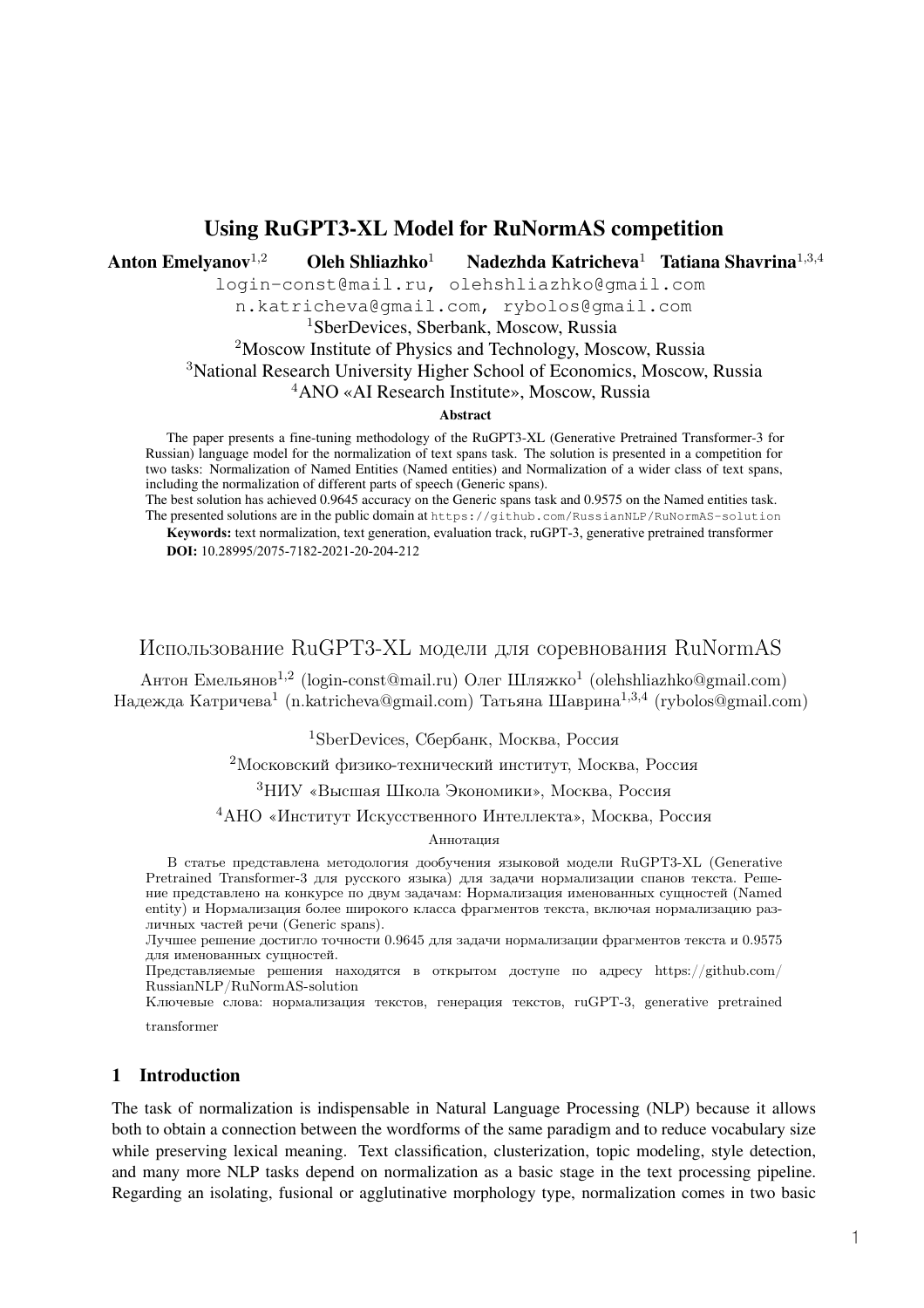wordform procedures: stemming or lemmatization. As a more simplistic approach, stemming only chops word endings from the stem, and thus it often attributes the same stem to cognates or different stems to the same lexeme. Lemmatization, in contrast, aims to bring tokens to lexemes. There are other types of normalization, too, such as expanding contractions and abbreviations, but in this paper, we understand normalization differently due to the entities it is applied to. To normalize a named entity or a phrase means to reduce it to its so-called «initial» form representing the semantic core which stays the same no matter what inflections its constituent parts may adopt to provide the syntactic integrity of a sentence. Most of the time it includes lemmatization, like in the case of the named entity (and noun phrase) "группы компаний ЛУКОЙЛ", which is normalized into "группа компаний ЛУКОЙЛ": the head of the noun phrase, "группа компаний ЛУКОЙЛ", becomes a lexeme after normalization. Proper nouns as parts of named entities can be normalized and plural at the same time, like in the case of "Сердца России", and there are other proper nouns which remain inflected and should not be changed through normalization.

Normalization methods include the usage of lexical databases, where word forms are linked to their lexemes. The result improves if part-of-speech (POS) tags are attributed to the word forms. Another common approach is rule-based, and of course words, as well as named entities and phrases, can be normalized using Neural Networks (NNs) (not only through using NNs for POS-tagging).

This paper is structured as follows: in section 2, we present the already existing research works related to the topic under discussion; section 3 gives a general overview of the competition; section 4 is devoted to our solution of the RuNormAS competition; section 5 provides error analysis, and the paper is concluded in section 6.

#### 2 Previous Work

The English language was traditionally the first to undergo normalization algorithms, in particular, became the object for the first stemmer algorithm [1]. The analytical morphological structure was the best suited for this type of algorithms (for example, [2]), which, together with the growing needs of information retrieval, pushed their development — this happened, in particular, in the works [3], [4]. Nevertheless, it was the fusional and agglutinative languages, with their more productive morphology, that pushed normalization technologies to new levels and made them a subject of competition. Thus, the CONLL competition held in 2016-2018 [5,6, 7] set the task of complete grammatical annotation, from raw text to syntax, which comprised lemmatization for 103 languages, including "surprise languages" in the private test set. For the Russian language, the quality of word inflexion in context achieved 94.4% accuracy.

As for the Russian language separately, normalization technologies are also actively developing for it as a language with a developed morphology. The needs for information retrieval [9] prompted the use of the rich heritage of morphological description [8].

In 2010, for the first time, a shared task was held for automatic Russian part-of-speech tagging, lemmatization, and morphological analysis, including the subtask of annotating rare words [10]. The participants achieved 98.1% accuracy on lemmatization, the test set being not very large. At the MorphoRuEval-2017 shared task [11], a 96.91% accuracy score in lemmatization was achieved on a balanced set of data from various sources (news, social networks, fiction, etc.). And in the GramEval-2020 shared task [12] the track became even more complicated since data from social media, poetry and historical texts of the 17th century were added to the test sample: the best overall lemmatization score being 98% on fiction texts, 98.2% on the news, 95.3% on poetry, 96% on social media, 93% on wiki and 78.3% on historical texts. It became manifest that it is technically possible for the Russian language to pose more complex challenges, especially for notoriously "difficult-to-process" groups of words and lexical categories.

### 3 Dialog Evaluation 2021 Track

Within the framework of the RuNormAS (Russian Normalization of Annotated Spans) competition [13], the normalization problem is proposed — bringing a part of the text (a named entity, a phrase) to its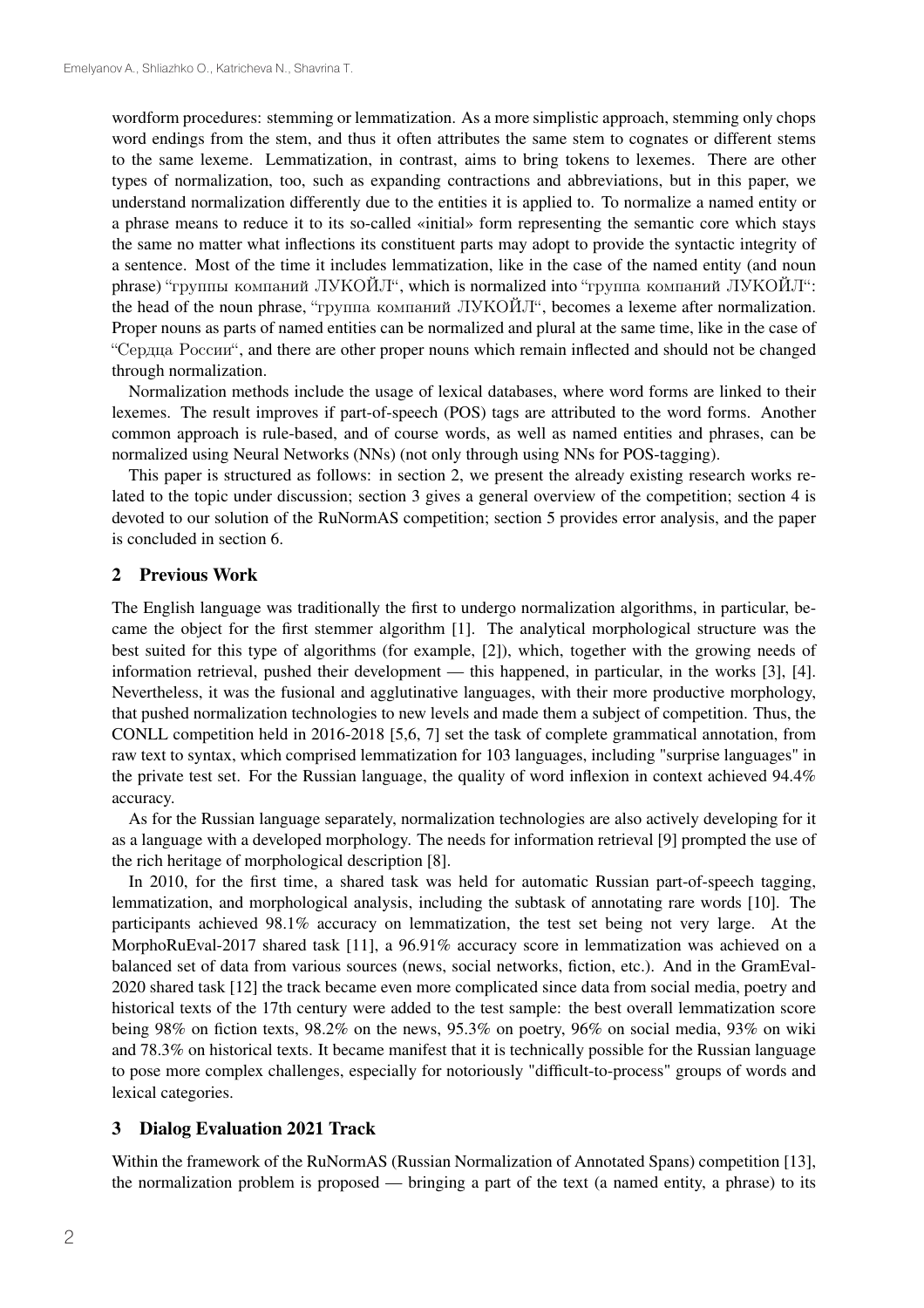normal (initial) form. The main part of the task is to correctly normalize the words from the group that need normalization without changing the other ones (dependent, etc.) while using the given context to the benefit of this task. The latter is especially important since the initial form for many words can be determined only in context — for example, the the word "Иванова", depending on the surrounding context, can have either the normal form "Иванова"or "Иванов".

The competition offers two tracks:

1. Normalizing Named Entities

2. Normalization of a wider class of text spans, including the normalization of different parts of speech. The data for the first track were collected from the articles of the «B3FJIA]» newspaper, for the second one — from the documents of the Ministry of Economic Development. Both samples were labeled manually.

The quality metric for the task is the percentage of exact matches between the normalization result and the reference.

## 3.1 Dataset

Both tasks have the same data format. The  $text$ <sub>c</sub>and\_ann folder contains files with texts  $(.txt)$ and files with span markup  $($ ,  $ann)$ . In the file with the markup, the indices of the beginning and end of the entity in the text are written on each line. If the entity has breaks, then one line is written with the start and end indices for each chunk (and the chunks may be unordered). For example, if an entity has two breaking chunks, then the annotations on the corresponding line will contain start1 end1 start2 end2 or start2 end2 start1 end1. In the folder norm, on each line, there is the result of normalization of the corresponding span. The match is made by the filename up to a dot. Also, for best model additional data was used. We add the "lenta news" dataset to the train data. This is a corpus of Russian News for the year 2019. That corpus was annotated automatically and is a part of Taiga corpus [14].

## 4 Approach

## 4.1 Baseline

The competition presents a baseline obtained using normalization tools from the Natasha library<sup>1</sup>. This solution is completely rule-based.

### 4.2 Neural Language modeling

The idea of finetuning a pretrained Language Model (LM) is at the core of our approach. All the experiments were carried out using RuGPT3XL<sup>2</sup>. The main difference is connected with data preparation for the RuGPT3XL LM finetuning procedure and model inference strategy. We do not separate data for two tasks and train one model at each approach on the whole set of train data.

The main algorithm for making predictions consists of three steps (all of them are described below):

- 1. Prepare data for LM using one of data preparation approaches;
- 2. Make predictions with LM using one of the inference strategies;
- 3. Apply the post-processing pipeline;

Each approach differs from the other one only in a specific template for generation, which is fed to the input of the LM. We tested the following approaches of data preparation (for the first step):

- 1. Model0 only left context LM;
- 2. Model1 only left context LM with <start> special token;
- 3. Model2 left and right contexts LM with <start> and <end> special tokens;
- 4. Model3 left and right contexts LM with  $\langle$  start> and  $\langle$  end> special tokens and additional training data;

For each approach, we apply two inference strategies:

<sup>1</sup> https://github.com/natasha/natasha

<sup>2</sup> https://huggingface.co/sberbank-ai/rugpt3xl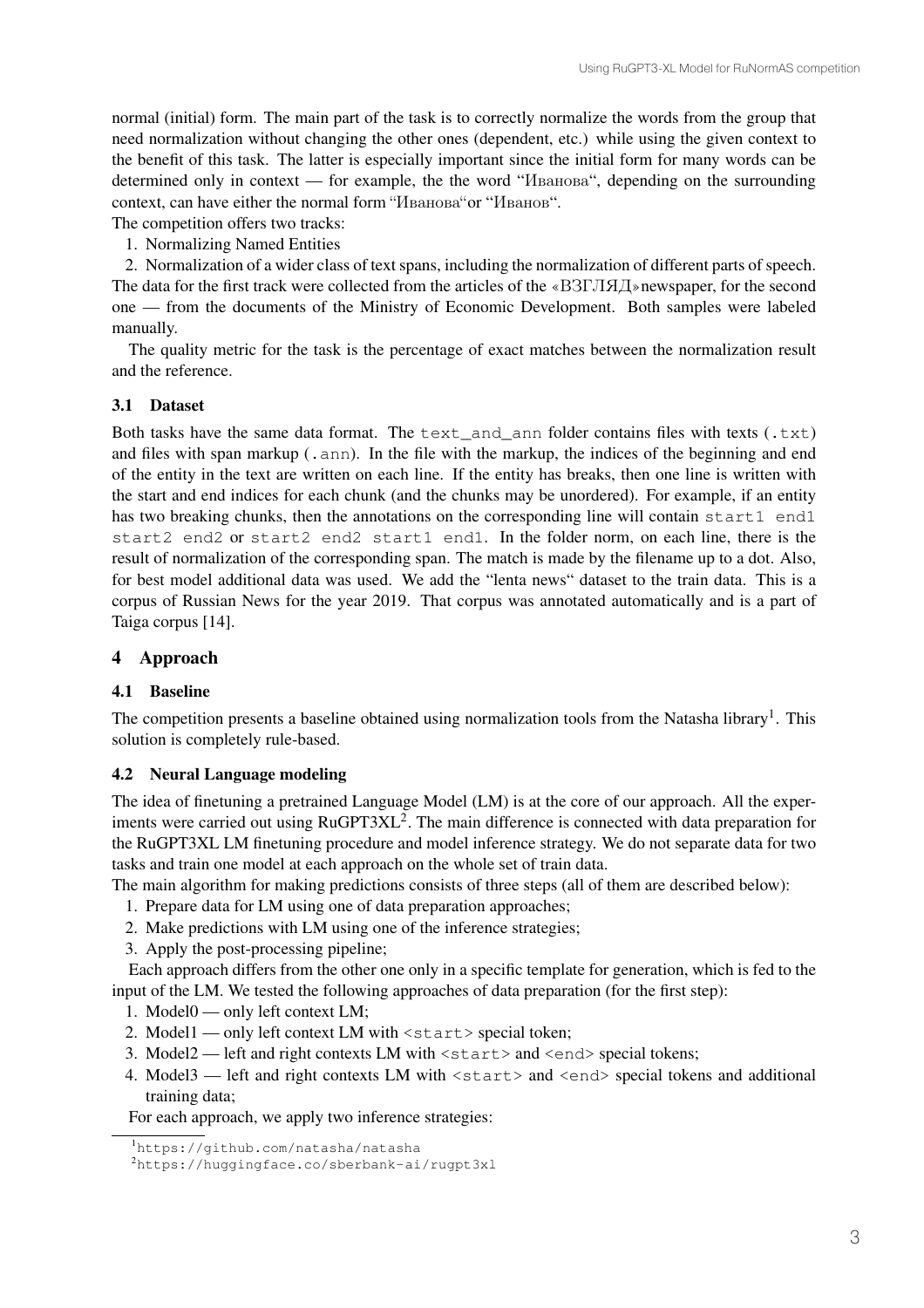- "argmax" inference strategy is the decoding strategy of LM. We select the next token by applying 'argmax' operation over probability distribution that is produced by LM on each decoding step.
- "beam search" inference strategy is the standard beam search algorithm with the number of beams equal to 10.

For each approach, we apply the same post-processing pipeline.

### 4.2.1 Post-processing pipeline

The post-processing pipeline should correct errors that occur while generating with LM (after the second step). We have categorized the errors as follows:

- 1. extra special tokens model generates extra special tokens that should be removed;
- 2. letters case errors model generates words in different cases;
- 3. extra or removed punctuation model generate additional punctuation marks or remove some punctuation;
- 4. different word count in annotation and prediction;
- 5. symbol intersection error this error occurs if the following condition is met:  $|set(annotation) \cap set(generated)|$ 
	- $\frac{rotation|\triangle set(generated)|}{|set(generated)|} < 0.6$

here, the annotation and generation are strings; the 0.6 parameter is selected with some greed search on a subsample of the training data.

For steps 4-5 of this pipeline, we get prediction from the baseline model if errors occurred. Other steps of post-processing are also implemented in our repository.

#### 4.2.2 Model0 — only left context LM

For each line in files with span markup (, ann ), we find a substring in the text that should be normalized. For example, we have a text in the file of the test set with the name "723362" at Named Entities task:

"Пушков назвал выход Греции из еврозоны «сильнейшим ударом по ЕС» Греция ключ к будущему ЕС, ее выход из еврозоны станет сильнейшим ударом по ЕС за всю его историю, заявил глава комитета Госдумы по международным делам Алексей Пушков. «Что бы ни говорили в Берлине, выход Греции из еврозоны станет сильнейшим ударом по ЕС за всю его историю. Сегодня Греция — ключ к будущему ЕС», — написал Пушков в Twitter. Накануне пресс-секретарь Еврокомиссии (ЕК), отвечая на вопросы о Греции, заявил, что участие стран в еврозоне согласно законодательству Евросоюза не подлежит отмене. Ранее в издании Der Spiegel сообщалось, что канцлер ФРГ Ангела Меркель и министр финансов страны Вольфганг Шойбле допускают выход Греции из еврозоны при необходимости. Позже заместитель официального представителя кабмина ФРГ Георг Штрайтер заявил, что позиция Германии по вопросу выхода Греции из еврозоны не изменилась. не изменилась".

For the 12th line, in the annotation file we extract the subtext that needs to be normalized: "Вольфганг Шойбле". For training LM, we construct a training record with the help of the following template:

```
<s>{left_context}{to_norm}<answer>{norm}</s>
```
Here the  $\langle s \rangle$  token denotes beginning of text; left\_context denotes all text before subtext that should be normalized (to\_norm); the <answer> token separates input text prefix and answer that LM should learn; norm is the normalized text; and  $\langle$ / $\rangle$ s token denotes the end of text. For our previous example, we have the following training record:

<s>Пушков назвал выход Греции из еврозоны «сильнейшим ударом по EC» Греция — ключ к будущему ЕС, ее выход из еврозоны станет сильнейшим ударом по ЕС за всю его историю, заявил глава комитета Госдумы по международным делам Алексей Пушков. «Что бы ни говорили в Берлине, выход Греции из еврозоны станет сильнейшим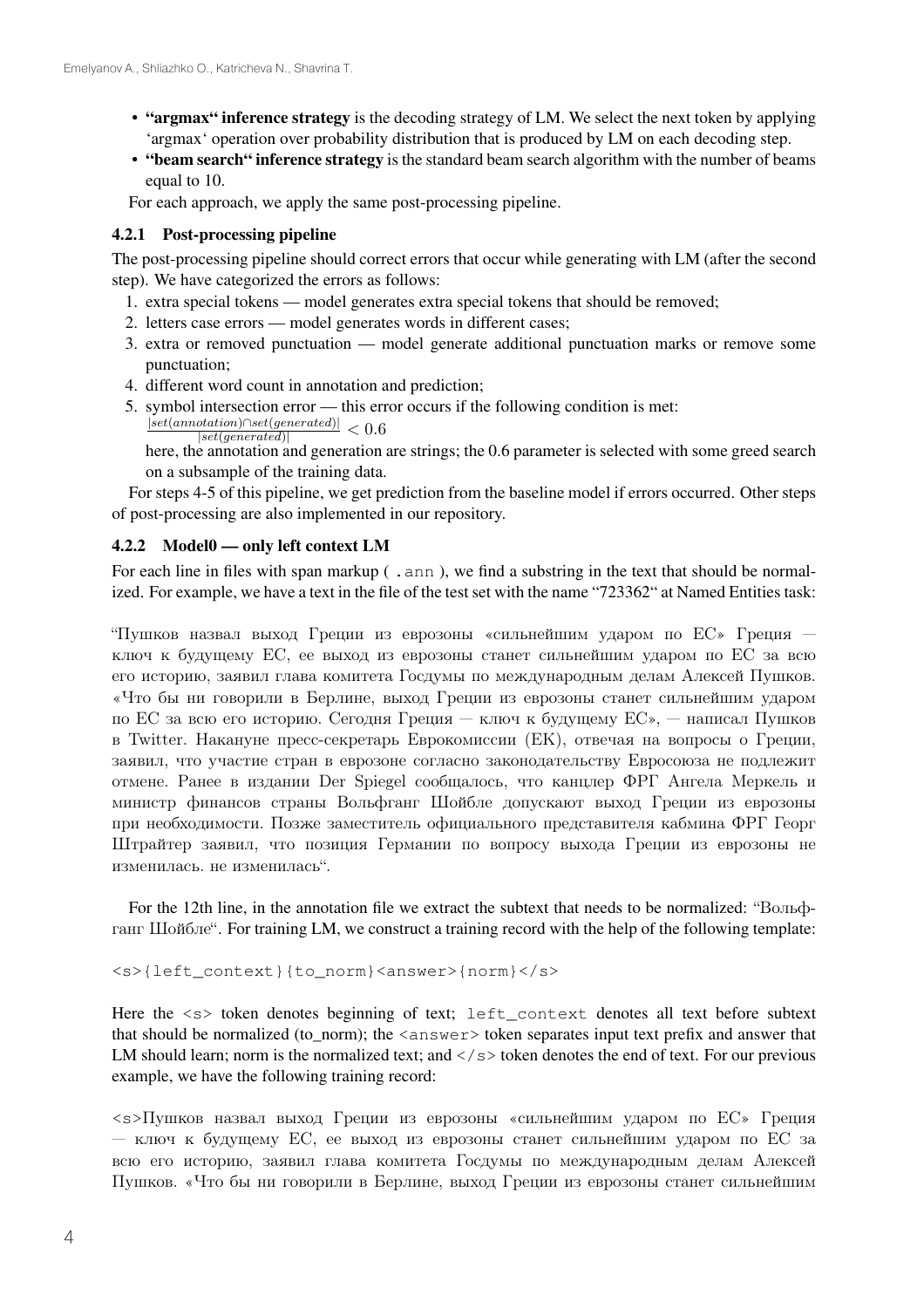ударом по ЕС за всю его историю. Сегодня Греция — ключ к будущему ЕС», — написал Пушков в Twitter. Накануне пресс-секретарь Еврокомиссии (ЕК), отвечая на вопросы о Греции, заявил, что участие стран в еврозоне согласно законодательству Евросоюза не подлежит отмене. Ранее в издании Der Spiegel сообщалось, что канцлер ФРГ Ангела Меркель и министр финансов страны Вольфганг Шойбле<answer>Вольфганг Шойбле</s>

For the inference phase, we construct the following template that is passed to LM:

<s>{left\_context}{to\_norm}<answer>.

After making predictions, we correct the output with the post-processing pipeline that is described later.

### 4.2.3 Model1 — only left context LM with the **<start>** special token

We use the following template in this data preparation approach:

<s>{left\_context}<start>{to\_norm}<answer>{norm}</s>

The main difference from the previous template is the token  $\leq$  tart $\geq$  which denotes the beginning of the subtext that should be normalized. For our previous example, we have the following training record:

<s>Пушков назвал выход Греции из еврозоны «сильнейшим ударом по EC» Греция — ключ к будущему ЕС, ее выход из еврозоны станет сильнейшим ударом по ЕС за всю его историю, заявил глава комитета Госдумы по международным делам Алексей Пушков. «Что бы ни говорили в Берлине, выход Греции из еврозоны станет сильнейшим ударом по ЕС за всю его историю. Сегодня Греция — ключ к будущему ЕС», — написал Пушков в Twitter. Накануне пресс-секретарь Еврокомиссии (ЕК), отвечая на вопросы о Греции, заявил, что участие стран в еврозоне согласно законодательству Евросоюза не подлежит отмене. Ранее в издании Der Spiegel сообщалось, что канцлер ФРГ Ангела Меркель и министр финансов страны<start>Вольфганг Шойбле<answer>Вольфганг Шойбле</s>

For inference phase, we construct the following template that is passed to LM:

<s>{left\_context}<start>{to\_norm}<answer>.

After prediction we correct output with post-processing pipeline that described later.

### 4.2.4 Model2 — left and right contexts LM with the **<start>** and **<end>** special tokens

We use the following template in this data preparation approach:

<s>{left\_context}<start>{to\_norm}<end>{right\_context}<answer>{norm}</s>

Here, the  $\langle s \rangle$  token denotes the beginning of the text; left\_context denotes the text before the subtext that should be normalized  $(t_0 \text{norm})$ ; the token  $\langle$ start $\rangle$  denotes the beginning of the subtext that should be normalized; the  $\leq$ end> token denotes the end of the subtext that should be normalized;  $right_countext$  denotes the text after the subtext that should be normalized ( $to_norm$ ); the <answer> token separates the input text prefix and the answer that LM should learn; norm is the normalized text; and the  $\langle \rangle$  s  $>$  token denotes the end of the text. For our previous example, we have the following training record:

<s>написал Пушков в Twitter. Накануне пресс-секретарь Еврокомиссии (ЕК), отвечая на вопросы о Греции, заявил, что участие стран в еврозоне согласно законодательству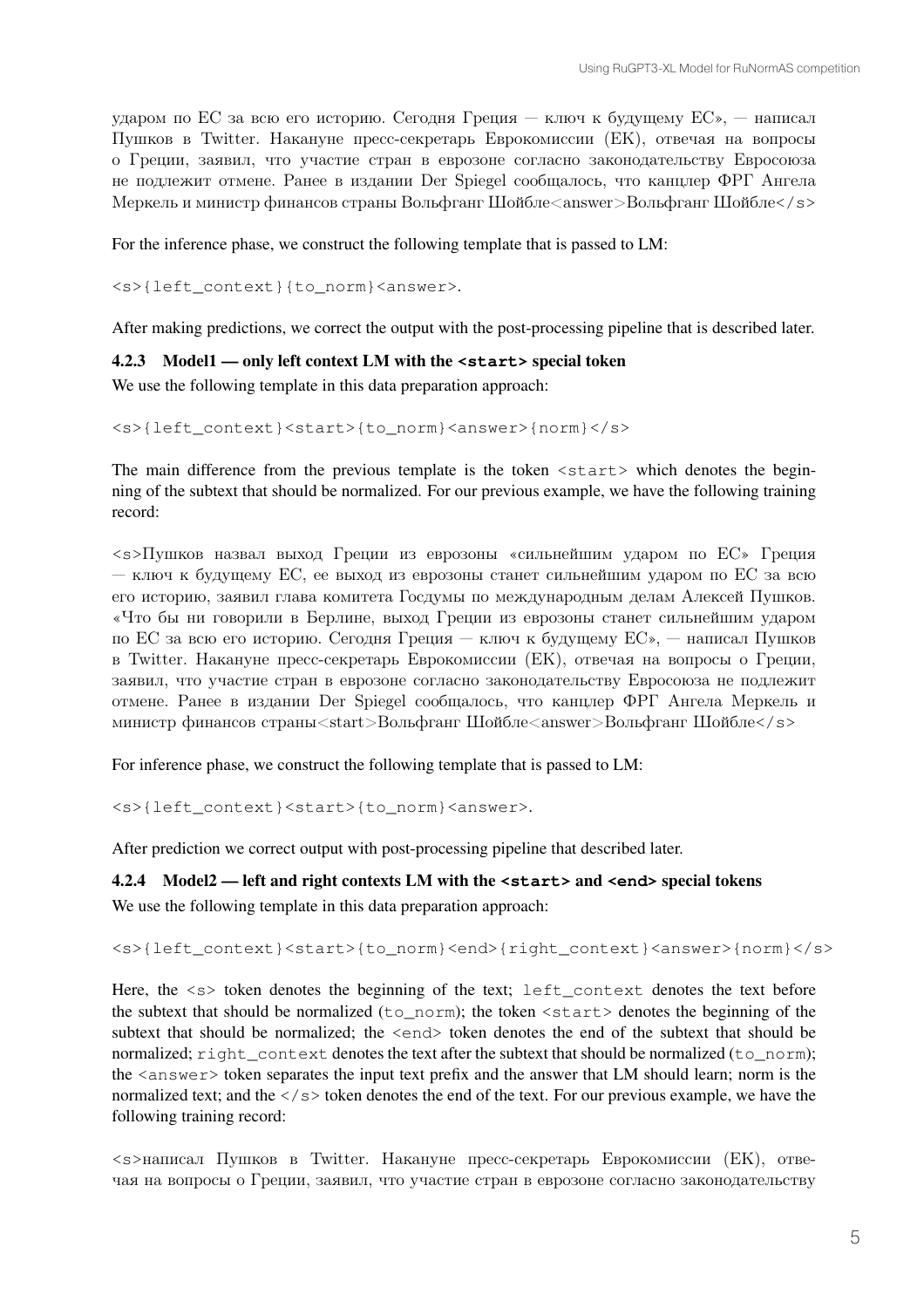| <b>Model name</b>                  | <b>Generic spans</b> | <b>Named entities</b> |
|------------------------------------|----------------------|-----------------------|
| $Model0 + argmax + not_{fixed}$    | 0.6953               | 0.7513                |
| $Model0 + argmax$                  | 0.7507               | 0.7891                |
| <b>Baseline</b>                    | 0.7732               | 0.8881                |
| $Model0 + beam search$             | 0.8454               | 0.8828                |
| $Model1 + argmax$                  | 0.9059               | 0.9306                |
| $Model1 + beam search$             | 0.9483               | 0.9455                |
| $Model2 + beam search$             | 0.9592               | 0.9570                |
| $Model3 + beam search + not fixed$ | 0.9636               | 0.9522                |
| $Model3 + beam search$             | 0.9645               | 0.9575                |

Table 1: Evaluation results

Евросоюза не подлежит отмене. Ранее в издании Der Spiegel сообщалось, что канцлер ФРГ Ангела Меркель и министр финансов страны <start> Вольфганг Шойбле <end> допускают выход Греции из еврозоны при необходимости. Позже заместитель официального представителя кабмина ФРГ Георг Штрайтер заявил, что позиция Германии по вопросу выхода Греции из еврозоны не изменилась.<answer>Вольфганг Шойбле</s>

left\_context and right\_context are the texts that are limited to 40 words taken before to\_norm and 40 words after to\_norm. The parameter of window 40 is selected with some greed search on a subsample of training data.

For the inference phase, we construct the following template that is passed to LM:

<s>{left\_context}<start>{to\_norm}<end>{right\_context}<answer>.

After prediction, we correct the output with the post-processing pipeline described below.

## 4.2.5 Model3 — left and right contexts LM with the **<start>** and **<end>** special tokens and additional training data

The main difference from the previous approach is using additional training data. We add the "lenta news" corpus with normalization markup and finetune the model on this corpus joint with the training data. After that, we finetune the model only on the training data. The data for LM finetuning was prepared as described in the previous section.

## 4.2.6 Training details

Each model was trained on 16 GPU with distributed training for around 12 hours. We use the Adam optimizer from [18] with the decoupled weight decay regularization 1e-2 [19]. We use a constant learning rate, 0.000015 on 20000 train iterations with fp16 precision and deepspeed code optimizations[20]. The final perplexity on all models is around 1.0002-1.0005.

## 5 Error Analysis and Results

## 5.1 Results

The results of our experiments on test set are presented in Table 1. The best result (*Accuracy Generic spans = 0.9645* and *Accuracy Named entities = 0.9575*) was obtained for "Model3 — left and right contexts LM with  $\langle$ start $\rangle$  and  $\langle$ end $\rangle$  special tokens and additional training data" approach with the beam search inference strategy.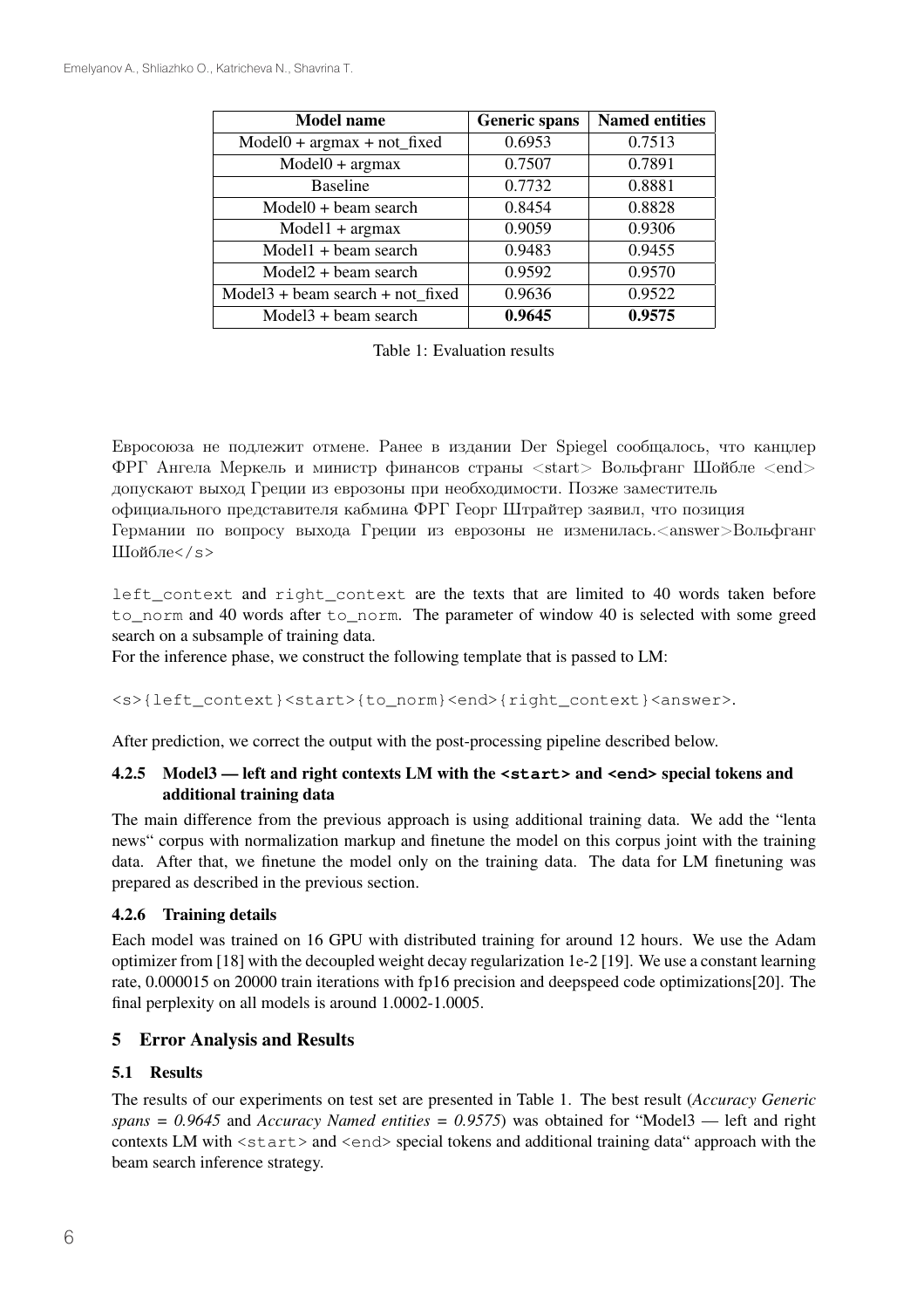The fourth approach "Model3 — left and right contexts LM with  $\langle$  start  $\rangle$  and  $\langle$  end $\rangle$  special tokens and additional training data" with the beam search inference strategy obtains the best accuracy for the RuGPT3XL model in this competition. Also, we can see the difference provided by the post-processing pipeline on "Model0" and "Model3". For the last model, the impact is minor because the LM model has very strong results and sees more data.

## 5.2 Error analysis

## 5.2.1 Evaluation errors

Here, we describe errors that are connected with the incorrect data in the evaluation set and markup. We have categorized errors into the following classes:

- 1. word count errors these errors denote different counts of words in gold prediction and annotation. For example: "Костромская область"and "областях", here our best model predicted "области".
- 2. titled errors these errors denote difference between word cases in gold prediction and annotation. For example: "Генпрокуратура Украины"and "генпрокуратура Украины", here our best model predicted "генпрокуратура Украины".
- 3. symbol errors these errors denote the difference between some symbols in gold prediction and annotation. For example: "город Антрацит"and "город Антрацит", here our best model predicted "город Антрацит".
- 4. punctuation errors these errors denote the difference between the punctuation in gold prediction and annotation. For example: "ООО «Первая топливная компания»"and "ООО Первая топливная компания», here our best model predicted "ООО Первая топливная компания»".
- 5. word start errors these errors denote the difference between the starting symbols in gold prediction and annotation. For example: "расти"and "будет расти", here our best model predicted "будет расти". Also these errors denote encoding mismatch or truncated markup.

If these errors are not taken into account, then the model obtained 0.9767 accuracy on the Generic spans task and 0.9810 accuracy on the Named entities task.

## 5.2.2 Model errors

Here we describe model errors. We divide the errors into categories:

- 1. word count errors. An example of prediction and gold prediction: "дорога Артемовск-Луганское-Дебальцево"and "дорога Артемовск-Луганское-Лозовое-Дебальцево".
- 2. word position errors. An example of prediction and gold prediction: "Киевская городская государственная администрация" and "Киевская государственная городская администрация".
- 3. word ending errors. An example of prediction and gold prediction: "Верховная рада"and "Верховая рада".
- 4. word case errors. An example of prediction and gold prediction: "«взрослый» Арктический Совет"and "«взрослый» Арктический совет".
- 5. consistency errors. An example of prediction and gold prediction: "Южно-Русский газоконденсатный месторождение"and "Южно-Русское газоконденсатное месторождение".
- 6. errors with foreign words. An example of prediction and gold prediction: "Укрнафта"and "Укртанснафта".
- 7. errors with POS tags mismatches. An example of prediction and gold prediction: "Новороссийский"and "Новороссийск".

Some of the described errors can be avoided by finetuning the model with more extra data.

# 6 Conclusion and Future Work

We present the results of our participation in the DE2021: RuNormAS (Russian Normalization of Annotated Spans) task. The implemented methods in both subtracks are based on RuGPT3XL LM. As future work, we plan to finetune RuGPT3XL LM on more extra data.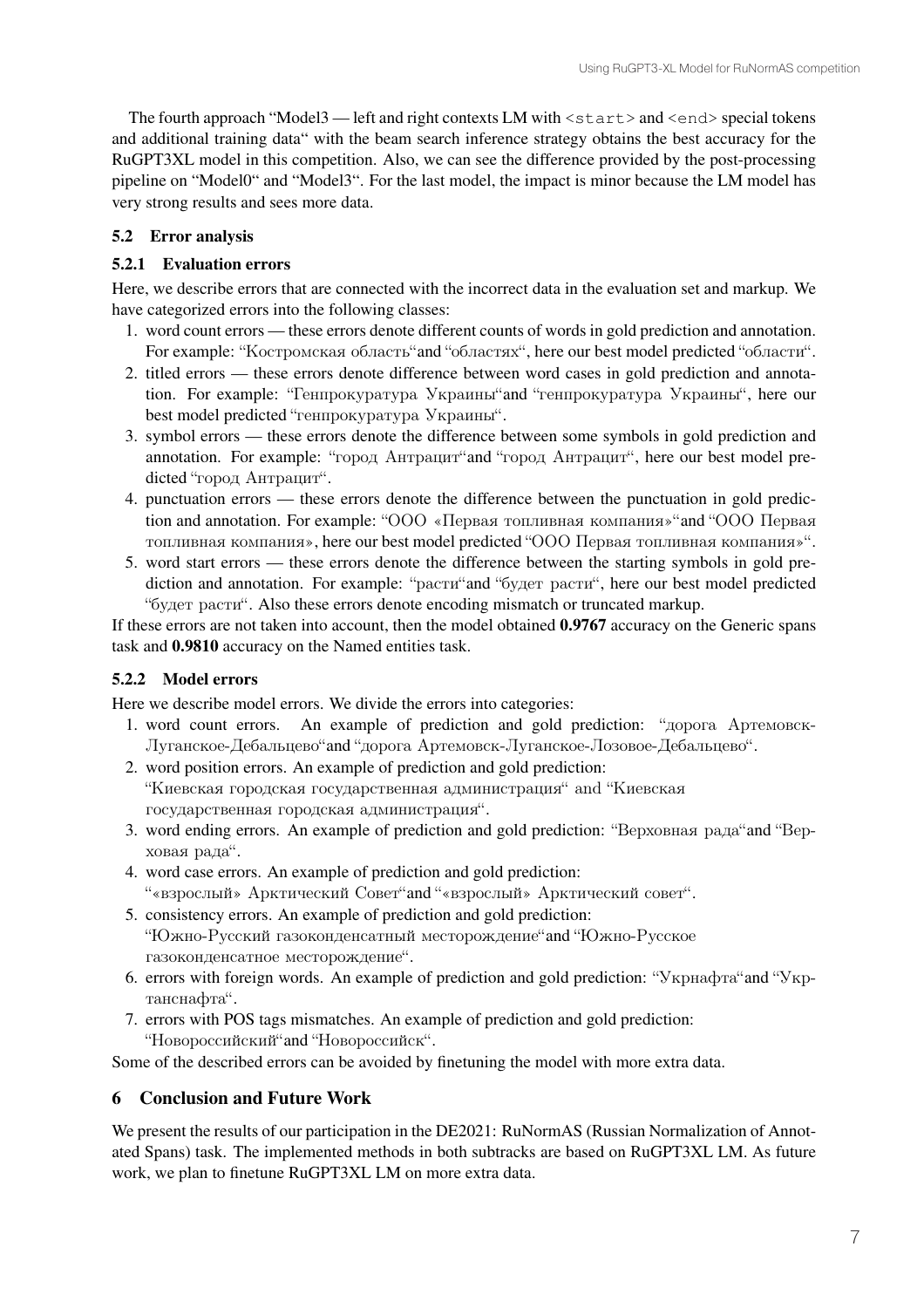The best model was presented in the paper is available open-source. We hope that our developments will be useful to the community since all the presented prototypes are easily portable to new domains and tasks.

## References

[1] Lovins, Julie Beth (1968). "Development of a Stemming Algorithm" (PDF). Mechanical Translation and Computational Linguistics. 11: 22–31.

[2] Dawson, J. L. (1974); Suffix Removal for Word Conflation, Bulletin of the Association for Literary and Linguistic Computing, 2(3): 33–46.

[3] Frakes, W. B. (1984); Term Conflation for Information Retrieval, Cambridge University Press.

[4] Frakes, W. B. (1992); Stemming algorithms, Information retrieval: data structures and algorithms, Upper Saddle River, NJ: Prentice-Hall, Inc.

[5] Cotterell R. et al. The SIGMORPHON 2016 shared task—morphological reinflection //Proceedings of the 14th SIGMORPHON Workshop on Computational Research in Phonetics, Phonology, and Morphology. – 2016. – . 10-22.

[6] Cotterell R. et al. CoNLL-SIGMORPHON 2017 shared task: Universal morphological reinflection in 52 languages //arXiv preprint arXiv:1706.09031. – 2017.

[7] Cotterell R., Kirov Ch., Sylak-Glassman J., et al. (2018) The CoNLL–SIGMORPHON 2018 shared task: Universal morphological reinflection. In Proceedings of CoNLL–SIGMORPHON 2018.

[8] Zaliznyak, A. A. (1977) Grammatical Dictionary of Russian [Grammaticheskij slovar' russkogo yazyka]. Moscow.

[9] Segalovich I. (2003) A fast morphological algorithm with unknown word guessing induced by a dictionary for a web search engine, In Proceedings of MLMTA-2003, Las Vegas, Nevada, USA.

[10] Lyashevskaya, Olga, Irina Astaf'eva, Anastasia Bonch-Osmolovskaya, Anastasia Garejshina, Julia Grishina, Vadim D'jachkov, Maxim Ionov, Anna Koroleva, Maxim Kudrinsky, Anna Lityagina, Elena Luchina, Eugenia Sidorova, SvetlanaToldova, Svetlana Savchuk, and Sergej Koval' (2010) NLP evaluation: Russianmorphological parsers [Ocenka metodov avtomaticheskogo analiza teksta: morfologicheskije parsery russkogo jazyka]. In: Computational linguistics and in-tellectual technologies. Proceedings of International Workshop Dialogue'2010. Vol. 9 (16), 2010. Pp. 318–326

[11] Sorokin, A., Shavrina, T., Lyashevskaya, O., Bocharov, B., Alexeeva, S., Droganova, K., ... Granovsky, D. (2017). MorphoRuEval-2017: an evaluation track for the automatic morphological analysis methods for Russian.

[12] Lyashevskaya O., Shavrina T., Trofimov I., Vlasova N. A. GRAMEVAL 2020 Shared Task: Russian Full Morphology and Universal Dependencies Parsing, in: Компьютерная лингвистика и интеллектуальные технологии: По материалам ежегодной международной конференции «Диалог» (Москва, 17 июня — 20 июня 2020 г.) / Под общ. ред.: В. Селегей. Вып. 19(26). М. : Изд-во РГГУ, 2020. P. 553-569.

[13] Zolotukhin, Denis and Smurov, Ivan (2021). RuNormAS-2021: a Shared Task on Russian Normalization of Annotated Spans. Computational Linguistics and Intellectual Technologies: Papers from the Annual Conference "Dialogue".

[14] Shavrina, Tatiana and Shapovalova, Olga (2017). TO THE METHODOLOGY OF CORPUS CON-STRUCTION FOR MACHINE LEARNING:"TAIGA". SYNTAX TREE CORPUS AND PARSER. Corpus linguitics-2017. Pp 78.

[15] Ivanin, V. A., et al. "Rurebus-2020 shared task: Russian relation extraction for business." (2020).

[16] Starostin, A. S., et al. "FactRuEval 2016: evaluation of named entity recognition and fact extraction systems for Russian." (2016).

[17] Malykh, Kalaidin. "HEADLINE GENERATION SHARED TASK ON DIALOGUE'2019." Компьютерная лингвистика и интеллектуальные технологии. 2019.

[18] Kingma, D. P. and Ba, J. Adam: A method for stochastic optimization. arXiv preprint arXiv:1412.6980, 2014.